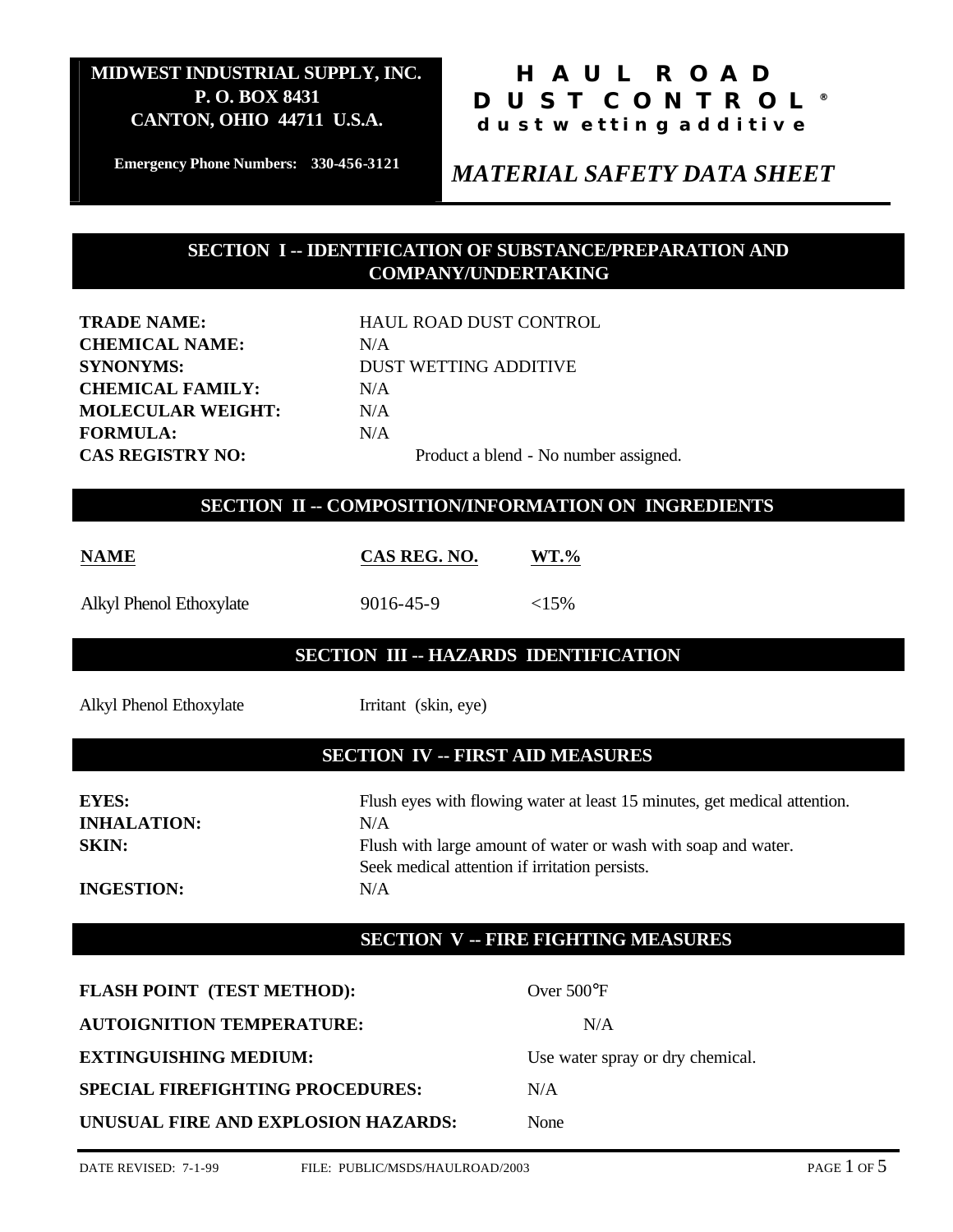**Emergency Phone Numbers: 330-456-3121**

## **HAUL ROAD DUST CONTROL® dust wetting additive**

*MATERIAL SAFETY DATA SHEET*

### **SECTION VI - ACCIDENTAL RELEASE MEASURES**

#### **SPILL AND LEAK PROCEDURES:**

Dike and control spill. Transfer liquid to containers for recovery or disposal. Keep spills out of municipal sewers and open bodies of water.

#### **SECTION VII HANDLING AND STORAGE**

- **STORAGE:** Keep in a cool, dry, ventilated storage area and in closed containers. Avoid freezing temperatures. Minimize contact with the air to prevent microorganism contamination.
- **HANDLING:** Handle in a well ventilated work space.

#### **SECTION VIII -- EXPOSURE CONTROL/PERSONAL PROTECTION**

**RESPIRATORY PROTECTION:** N/A

**VENTILATION:** General room ventilation.

**EYE PROTECTION:** Chemical splash goggles recommended.

**PROTECTIVE CLOTHING:** Impervious gloves recommended.

#### **SECTION IX -- PHYSICAL AND CHEMICAL PROPERTIES**

**BOILING/MELTING POINT @ 760 mm Hg:** N/A **VAPOR PRESSURE mm Hg @ 20°C:** N/A **SPECIFIC GRAVITY OR BULK DENSITY:** 1.04 **SOLUBILITY IN WATER:** Complete **APPEARANCE:** Clear pink liquid **ODOR:** Odorless **pH:** 11

# **SECTION X -- STABILITY AND REACTIVITY**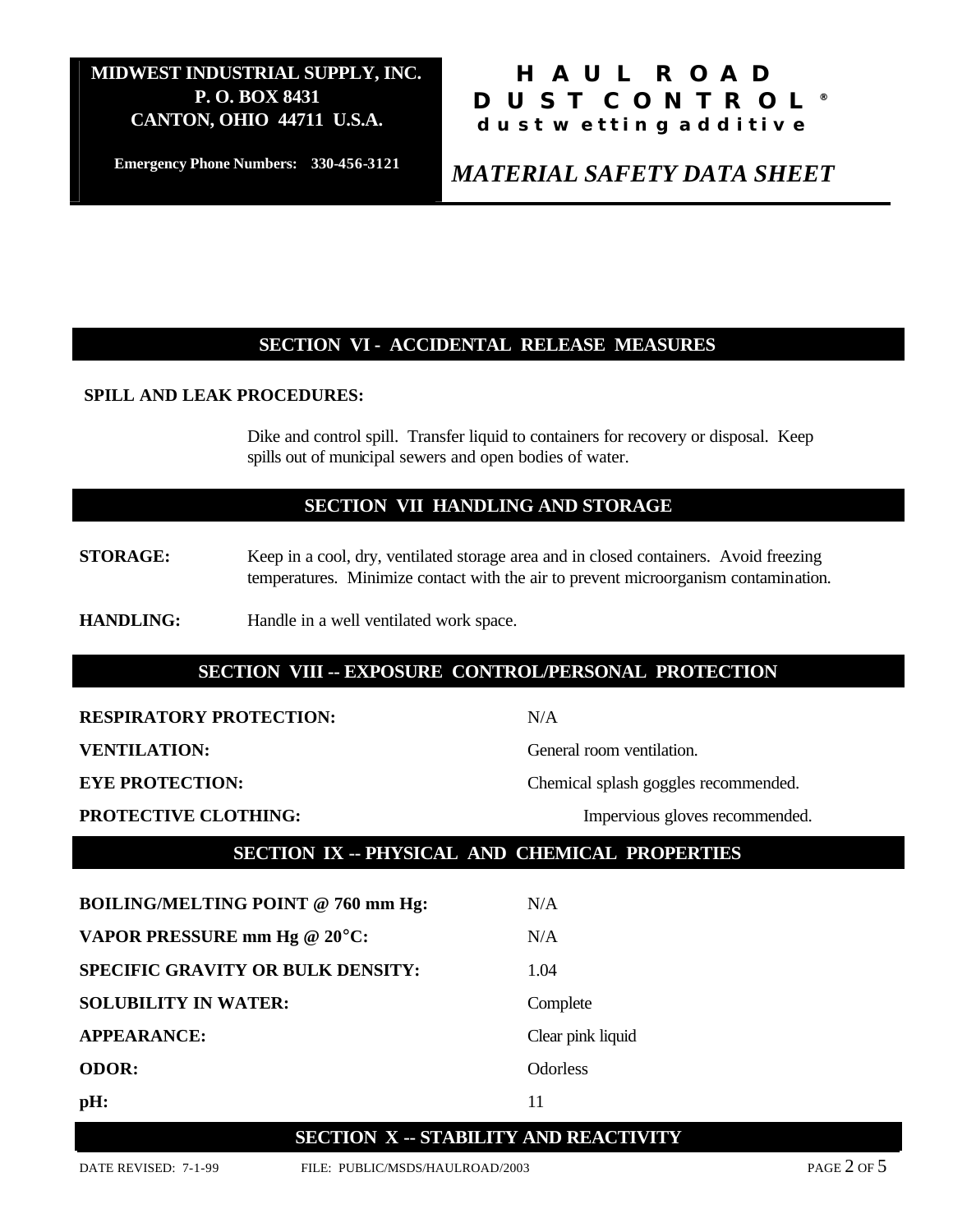**Emergency Phone Numbers: 330-456-3121**

## **HAUL ROAD DUST CONTROL® dust wetting additive**

## *MATERIAL SAFETY DATA SHEET*

| <b>STABILITY:</b>                        | <b>Stable</b>                |
|------------------------------------------|------------------------------|
| <b>CHEMICAL INCOMPATIBILITY:</b>         | N/A                          |
| <b>HAZARDOUS DECOMPOSITION PRODUCTS:</b> | N/A                          |
| <b>HAZARDOUS POLYMERIZATION:</b>         | Does not occur               |
| <b>CONDITIONS TO AVOID:</b>              | N/A                          |
| <b>CORROSIVE TO METAL:</b>               | No more corrosive than water |
| <b>OXIDIZER:</b>                         | No                           |

### **SECTION XI -- TOXICOLOGICAL INFORMATION**

#### **EFFECTS OF OVEREXPOSURE:**

**SKIN:** Stored, undiluted product is slightly irritating to skin.

**EYES:** Severe eye irritation may occur.

| ALKYL PHENOL ETHOXYLATE | CAS# 9016-45-9                                                             |                                                                   |
|-------------------------|----------------------------------------------------------------------------|-------------------------------------------------------------------|
| <b>TOXICITY:</b>        | LD50 (oral) rat: $3.314 \text{ g/kg}$<br>LC50 (dermal) rabbit: $>3.0$ g/kg |                                                                   |
| <b>IRRITATION:</b>      | Skin (rabbit):<br>Eyes: (rabbit):                                          | 1.5/8.0 (slightly irritating)<br>36.5/110 (moderately irritating) |

#### **SECTION XII -- ECOLOGICAL INFORMATION**

**DEGRADABILITY AQUATIC TOXICITY:** BOD: N/A

| BOD:      |     |
|-----------|-----|
| Toxicity: | N/A |

#### **SECTION XIII -- DISPOSAL CONSIDERATIONS**

#### **WASTE DISPOSAL METHOD:**

Dispose of solids and the contaminated diking material according to local, state and federal regulations.

#### **CONTAINER DISPOSAL:**

Do not re-use containers. Do not weld on metal containers.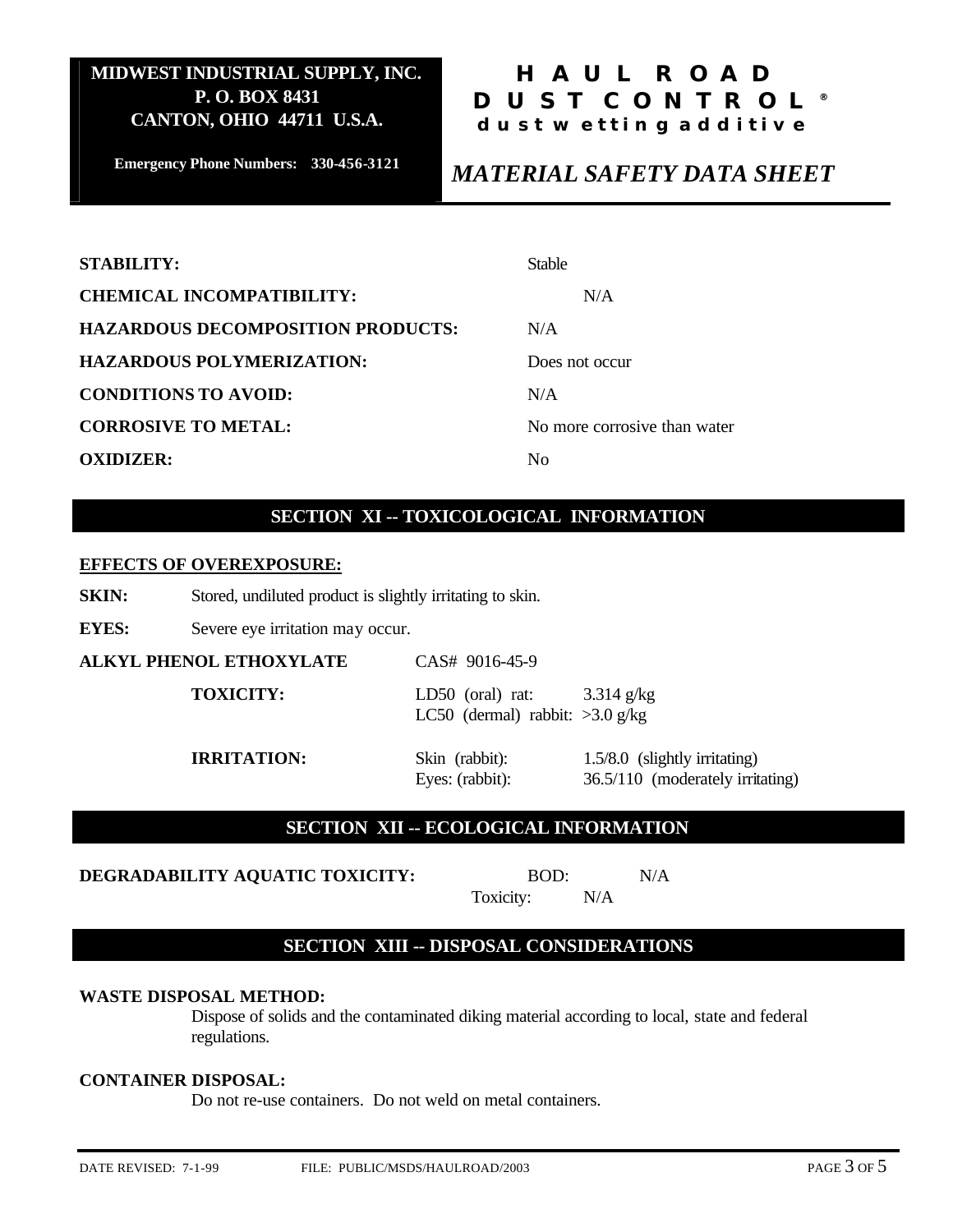## **HAUL ROAD DUST CONTROL® dust wetting additive**

**Emergency Phone Numbers: 330-456-3121**

## *MATERIAL SAFETY DATA SHEET*

#### **SECTION XIV -- TRANSPORTATION INFORMATION**

| D.O.T PROPER SHIPPING NAME (49CFR172.101):   | None |                         |
|----------------------------------------------|------|-------------------------|
| <b>HAZARDOUS SUBSTANCE (40CFFR116):</b>      |      | N/A                     |
| <b>REPORTABLE QUANTITY (RQ):</b>             | N/A  |                         |
| D.O.T. HAZARD CLASSIFICATION (49CFR172.101): | N/A  |                         |
| D.O.T. LABELS REQUIRED (49CFR172.101):       | None |                         |
| <b>D.O.T. PLACARDS REQUIRED:</b>             | None |                         |
| POISON CONSTITUENT (49CFR173.343):           |      | N/A                     |
| <b>BILL OF LADING DESCRIPTION:</b>           |      | Liquid dust suppressant |
| $CNO$ :                                      |      | N/A                     |
| UN/NA CODE:                                  | N/A  |                         |

#### **SECTION XV-- REGULATORY INFORMATION**

**HAUL ROAD® Dust Control** is not a restricted article according to the Department of Transportation and International Air Transport Association regulations

| <b>EPA SARA Title III hazard class:</b>                                                  | None                      |
|------------------------------------------------------------------------------------------|---------------------------|
| <b>OSHA HCS hazard class:</b>                                                            | Irritant (29CFR1910.1200) |
| <b>EPA SARA Title III Section 313 (40CFR372)</b>                                         |                           |
| <b>Toxic Chemicals present in quantities greater</b><br>than the "de minimus" level are: | <b>None</b>               |

### **SECTION XVI -- OTHER INFORMATION**

**NOTICE:** The information herein is presented in good faith and believed to be accurate as of the effective date shown below. However, no warranty, express or implied, is given. Regulator requirements are subject to change and may differ form one location to another; it is the buyer's responsibility to ensure that its activities comply with federal, state or provincial, and local laws.

#### **ABBREVIATIONS AND SYMBOLS:**